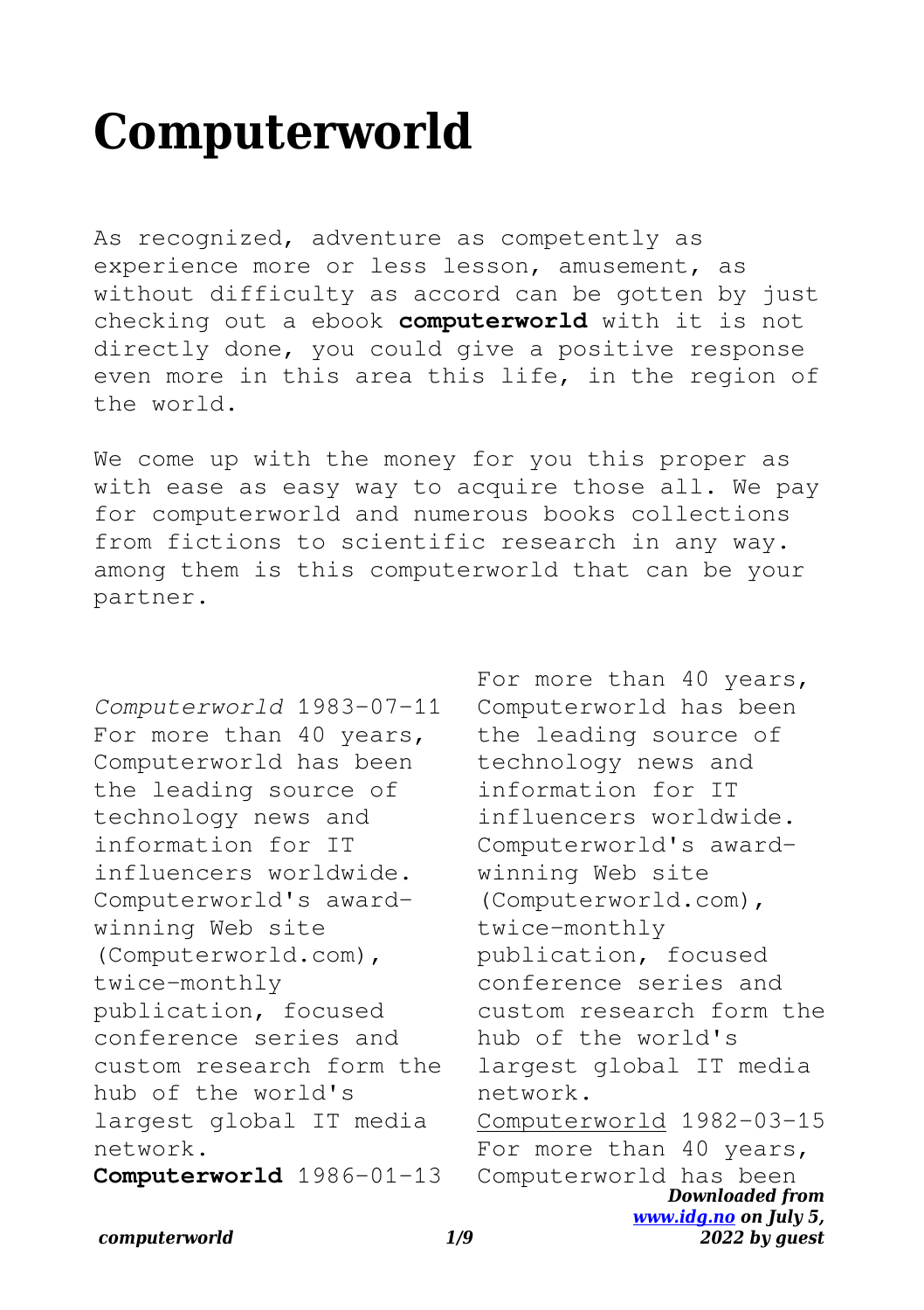the leading source of technology news and information for IT influencers worldwide. Computerworld's awardwinning Web site (Computerworld.com), twice-monthly publication, focused conference series and custom research form the hub of the world's largest global IT media network.

**Computerworld** 2000-03-06 For more than 40 years, Computerworld has been the leading source of technology news and information for IT influencers worldwide. Computerworld's awardwinning Web site (Computerworld.com), twice-monthly publication, focused conference series and custom research form the hub of the world's largest global IT media network.

**Computerworld** 2000-05-22 For more than 40 years, Computerworld has been the leading source of technology news and information for IT influencers worldwide. Computerworld's awardwinning Web site

hub of the wopownloaded from *[www.idg.no](http://www.idg.no) on July 5,* (Computerworld.com), twice-monthly publication, focused conference series and custom research form the hub of the world's largest global IT media network. **Computerworld** 1993-08-23 For more than 40 years, Computerworld has been the leading source of technology news and information for IT influencers worldwide. Computerworld's awardwinning Web site (Computerworld.com), twice-monthly publication, focused conference series and custom research form the hub of the world's largest global IT media network. *Computerworld* 2001-12-10 For more than 40 years, Computerworld has been the leading source of technology news and information for IT influencers worldwide. Computerworld's awardwinning Web site (Computerworld.com), twice-monthly publication, focused conference series and custom research form the

*2022 by guest*

*computerworld 2/9*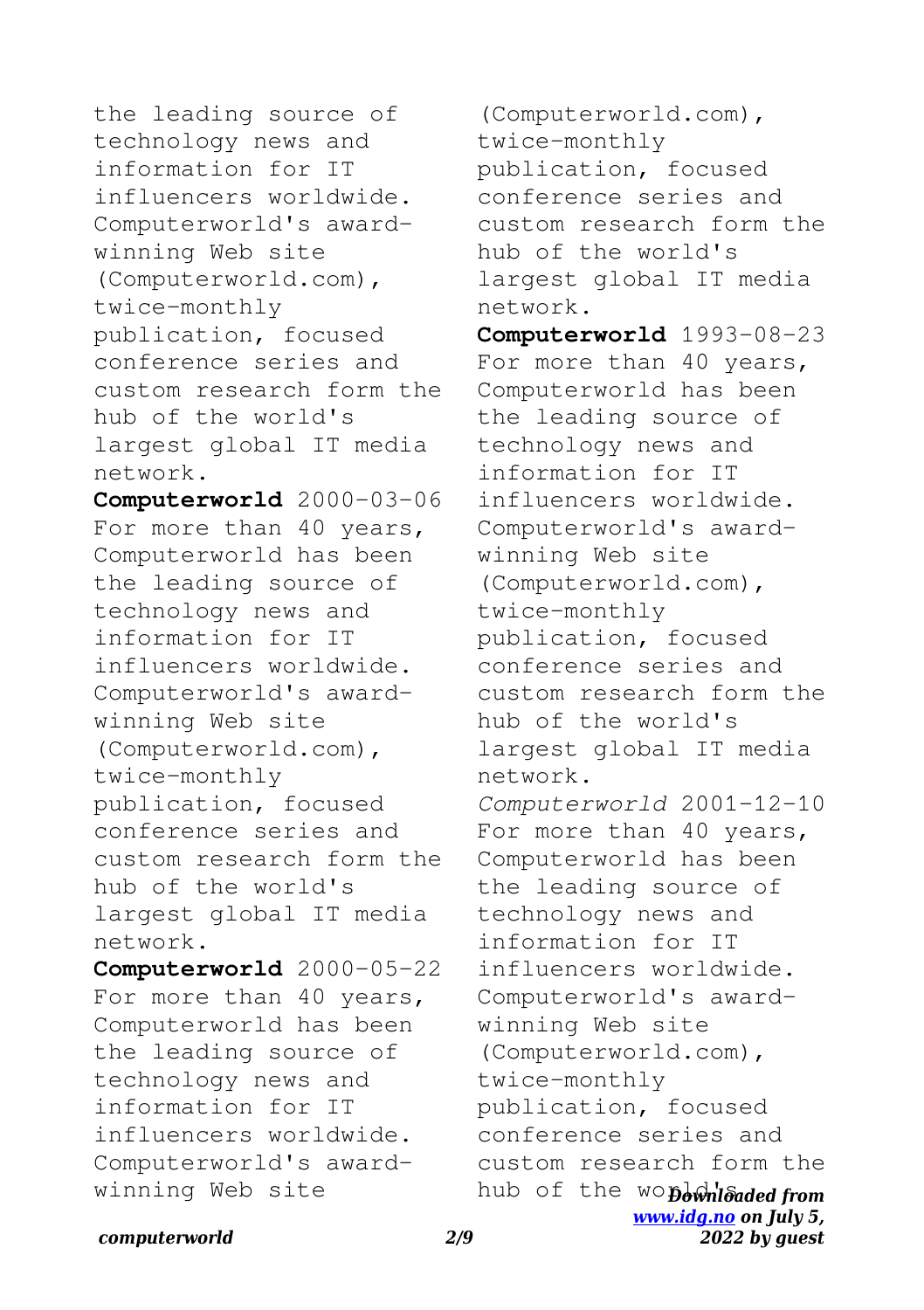largest global IT media network.

**Computerworld** 1999-01-25 For more than 40 years, Computerworld has been the leading source of technology news and information for IT influencers worldwide. Computerworld's awardwinning Web site (Computerworld.com), twice-monthly publication, focused conference series and custom research form the hub of the world's largest global IT media network.

**Computerworld** 1985-10-07 For more than 40 years, Computerworld has been the leading source of technology news and information for IT influencers worldwide. Computerworld's awardwinning Web site (Computerworld.com), twice-monthly publication, focused conference series and custom research form the hub of the world's largest global IT media network. Computerworld 1982-06-07 For more than 40 years, Computerworld has been the leading source of

technology news and information for IT influencers worldwide. Computerworld's awardwinning Web site (Computerworld.com), twice-monthly publication, focused conference series and custom research form the hub of the world's largest global IT media network.

(Computerworl **Downloaded from** *[www.idg.no](http://www.idg.no) on July 5, 2022 by guest* **Computerworld** 2000-04-03 For more than 40 years, Computerworld has been the leading source of technology news and information for IT influencers worldwide. Computerworld's awardwinning Web site (Computerworld.com), twice-monthly publication, focused conference series and custom research form the hub of the world's largest global IT media network. Computerworld 1993-11-01 For more than 40 years, Computerworld has been the leading source of technology news and information for IT influencers worldwide. Computerworld's awardwinning Web site

## *computerworld 3/9*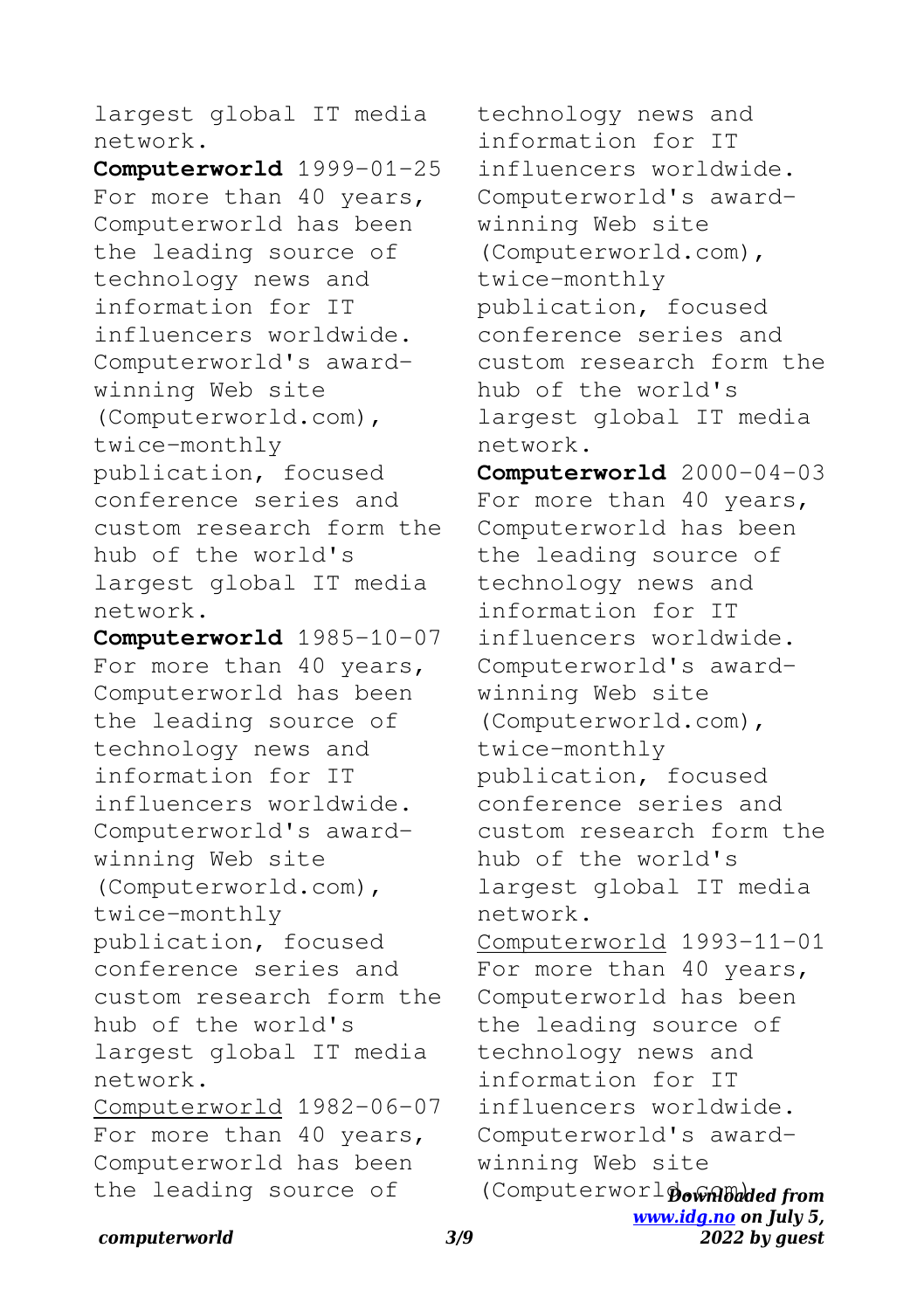twice-monthly publication, focused conference series and custom research form the hub of the world's largest global IT media network. Computerworld 1993-06-21 For more than 40 years, Computerworld has been the leading source of technology news and information for IT influencers worldwide. Computerworld's awardwinning Web site (Computerworld.com), twice-monthly publication, focused conference series and custom research form the hub of the world's largest global IT media network. *Computerworld* 1984-05-21 For more than 40 years, Computerworld has been the leading source of technology news and information for IT influencers worldwide. Computerworld's awardwinning Web site (Computerworld.com), twice-monthly publication, focused conference series and custom research form the hub of the world's largest global IT media

network.

**Computerworld** 1985-07-22 For more than 40 years, Computerworld has been the leading source of technology news and information for IT influencers worldwide. Computerworld's awardwinning Web site (Computerworld.com), twice-monthly publication, focused conference series and custom research form the hub of the world's largest global IT media network. **Computerworld** 1973-08-29

For more than 40 years, Computerworld has been the leading source of technology news and information for IT influencers worldwide. Computerworld's awardwinning Web site (Computerworld.com), twice-monthly publication, focused conference series and custom research form the hub of the world's largest global IT media network.

technology newownloaded from *[www.idg.no](http://www.idg.no) on July 5,* **Computerworld** 1999-08-16 For more than 40 years, Computerworld has been the leading source of

*2022 by guest*

*computerworld 4/9*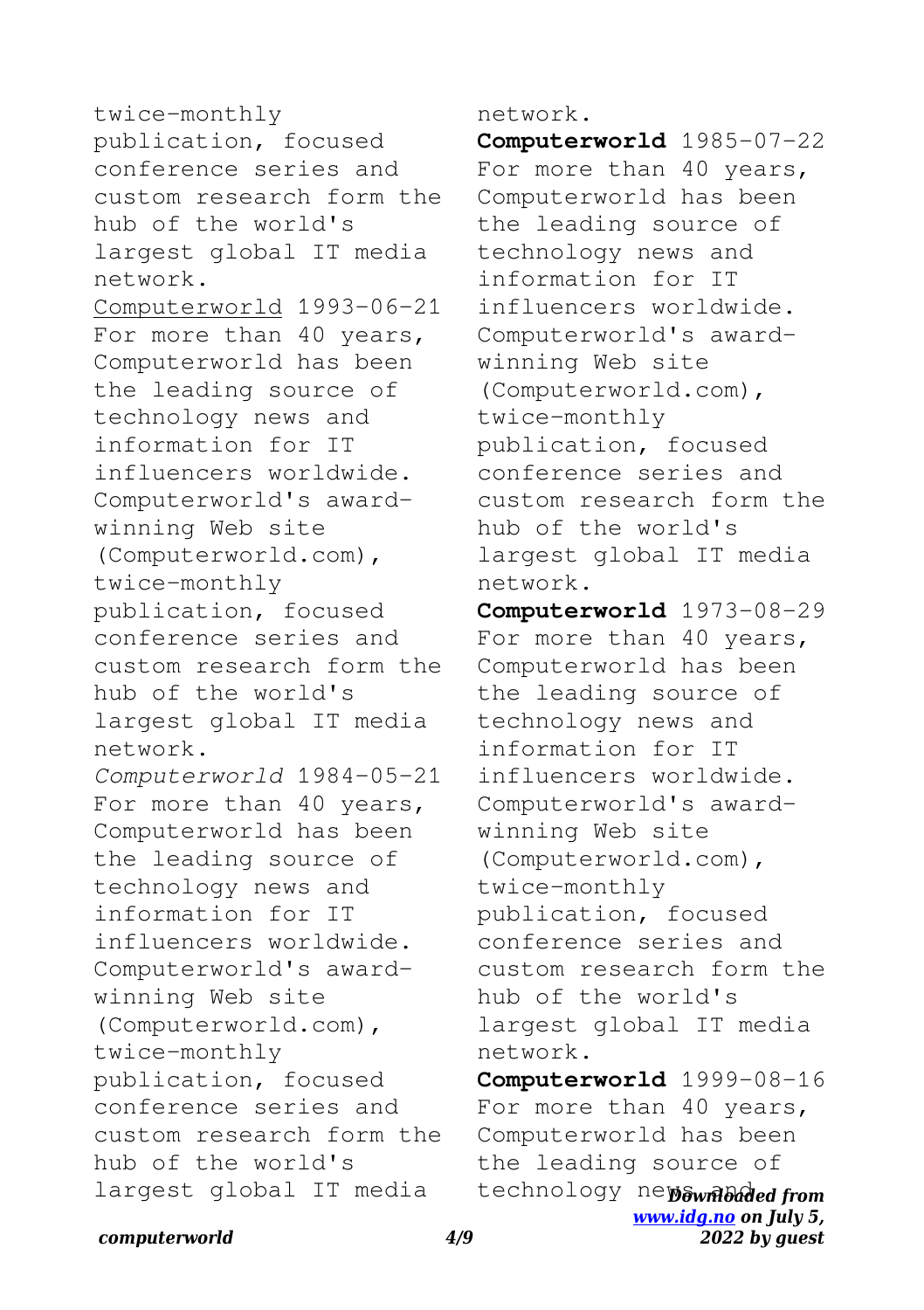information for IT influencers worldwide. Computerworld's awardwinning Web site (Computerworld.com), twice-monthly publication, focused conference series and custom research form the hub of the world's largest global IT media network. *Computerworld* Alfred Elton Van Vogt 1983 **Computerworld** 1977-09-26 For more than 40 years, Computerworld has been the leading source of technology news and information for IT influencers worldwide. Computerworld's awardwinning Web site (Computerworld.com), twice-monthly publication, focused conference series and custom research form the hub of the world's largest global IT media network. **Computerworld** 1985-03-25 For more than 40 years, Computerworld has been the leading source of technology news and

information for IT influencers worldwide. Computerworld's awardwinning Web site

(Computerworld.com), twice-monthly publication, focused conference series and custom research form the hub of the world's largest global IT media network. **Computerworld** 1978-04-17 For more than 40 years, Computerworld has been the leading source of technology news and information for IT influencers worldwide. Computerworld's awardwinning Web site (Computerworld.com), twice-monthly publication, focused conference series and custom research form the

hub of the world's largest global IT media network.

hub of the wopownloaded from *[www.idg.no](http://www.idg.no) on July 5,* **Computerworld** 1986-10-27 For more than 40 years, Computerworld has been the leading source of technology news and information for IT influencers worldwide. Computerworld's awardwinning Web site (Computerworld.com), twice-monthly publication, focused conference series and custom research form the

*2022 by guest*

*computerworld 5/9*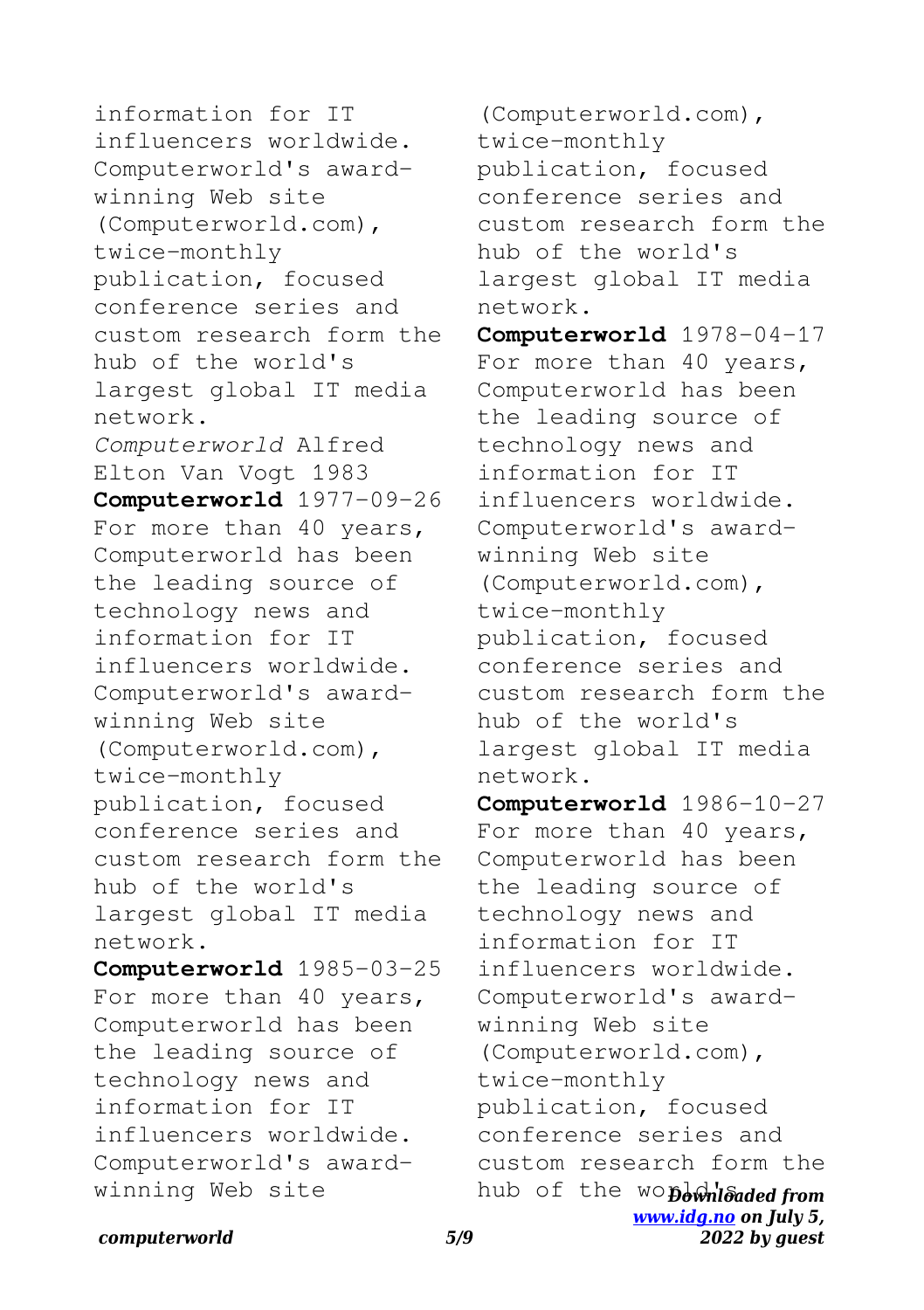largest global IT media network.

**Computerworld** 1985-04-22 For more than 40 years, Computerworld has been the leading source of technology news and information for IT influencers worldwide. Computerworld's awardwinning Web site (Computerworld.com), twice-monthly publication, focused conference series and custom research form the hub of the world's largest global IT media network. *Computerworld* 1983-04-11 For more than 40 years, Computerworld has been the leading source of technology news and information for IT influencers worldwide. Computerworld's awardwinning Web site (Computerworld.com), twice-monthly publication, focused conference series and custom research form the hub of the world's largest global IT media network. Computerworld 1988-02-08 For more than 40 years, Computerworld has been the leading source of

(Computerworl **Downloaded from** *[www.idg.no](http://www.idg.no) on July 5,* technology news and information for IT influencers worldwide. Computerworld's awardwinning Web site (Computerworld.com), twice-monthly publication, focused conference series and custom research form the hub of the world's largest global IT media network. *Computerworld* 1981-10-26 For more than 40 years, Computerworld has been the leading source of technology news and information for IT influencers worldwide. Computerworld's awardwinning Web site (Computerworld.com), twice-monthly publication, focused conference series and custom research form the hub of the world's largest global IT media network. **Computerworld** 1996-09-09 For more than 40 years, Computerworld has been the leading source of technology news and information for IT influencers worldwide. Computerworld's awardwinning Web site

*2022 by guest*

## *computerworld 6/9*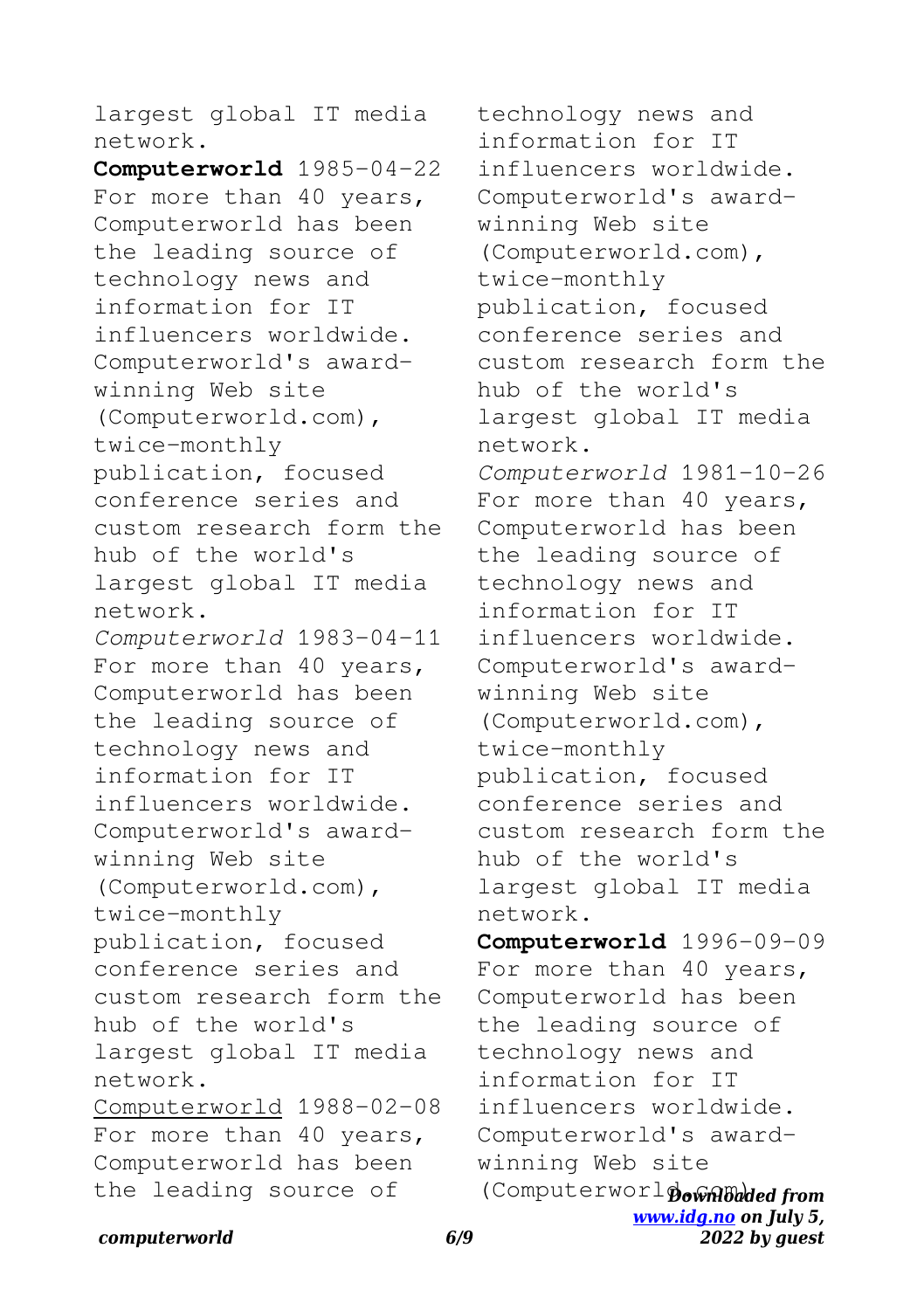twice-monthly publication, focused conference series and custom research form the hub of the world's largest global IT media network. **Computerworld** 1994-01-24 For more than 40 years, Computerworld has been the leading source of technology news and information for IT influencers worldwide. Computerworld's awardwinning Web site (Computerworld.com), twice-monthly publication, focused conference series and custom research form the hub of the world's largest global IT media network. Computerworld 1984-11 For more than 40 years, Computerworld has been the leading source of technology news and information for IT influencers worldwide. Computerworld's awardwinning Web site (Computerworld.com), twice-monthly publication, focused conference series and custom research form the hub of the world's largest global IT media

network.

technology newownloaded from *[www.idg.no](http://www.idg.no) on July 5,* Computerworld 1980-12 For more than 40 years, Computerworld has been the leading source of technology news and information for IT influencers worldwide. Computerworld's awardwinning Web site (Computerworld.com), twice-monthly publication, focused conference series and custom research form the hub of the world's largest global IT media network. Computerworld 1985-09-30 For more than 40 years, Computerworld has been the leading source of technology news and information for IT influencers worldwide. Computerworld's awardwinning Web site (Computerworld.com), twice-monthly publication, focused conference series and custom research form the hub of the world's largest global IT media network. **Computerworld** 1980-05-05 For more than 40 years, Computerworld has been the leading source of

*2022 by guest*

*computerworld 7/9*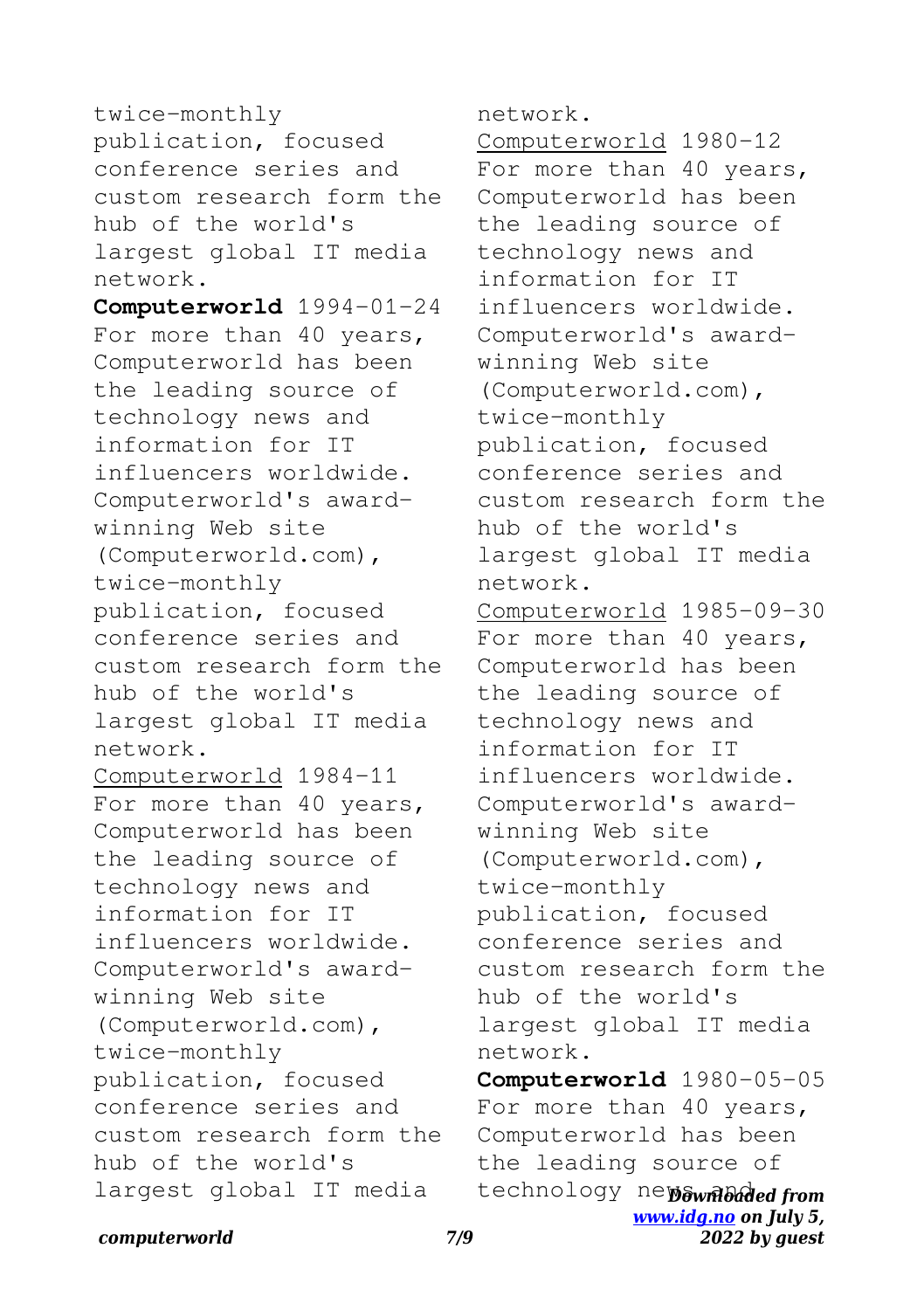information for IT influencers worldwide. Computerworld's awardwinning Web site (Computerworld.com), twice-monthly publication, focused conference series and custom research form the hub of the world's largest global IT media network.

**Computerworld** 1988 For more than 40 years, Computerworld has been the leading source of technology news and information for IT influencers worldwide. Computerworld's awardwinning Web site (Computerworld.com), twice-monthly publication, focused conference series and custom research form the hub of the world's largest global IT media network.

**Computerworld** 1987-03-02 For more than 40 years, Computerworld has been the leading source of technology news and information for IT influencers worldwide. Computerworld's awardwinning Web site (Computerworld.com), twice-monthly

*Downloaded from [www.idg.no](http://www.idg.no) on July 5,* publication, focused conference series and custom research form the hub of the world's largest global IT media network. **Computerworld** 1976-12-20 For more than 40 years, Computerworld has been the leading source of technology news and information for IT influencers worldwide. Computerworld's awardwinning Web site (Computerworld.com), twice-monthly publication, focused conference series and custom research form the hub of the world's largest global IT media network. Computerworld 1984-12-24 For more than 40 years, Computerworld has been the leading source of technology news and information for IT influencers worldwide. Computerworld's awardwinning Web site (Computerworld.com), twice-monthly publication, focused conference series and custom research form the hub of the world's largest global IT media network.

*2022 by guest*

*computerworld 8/9*